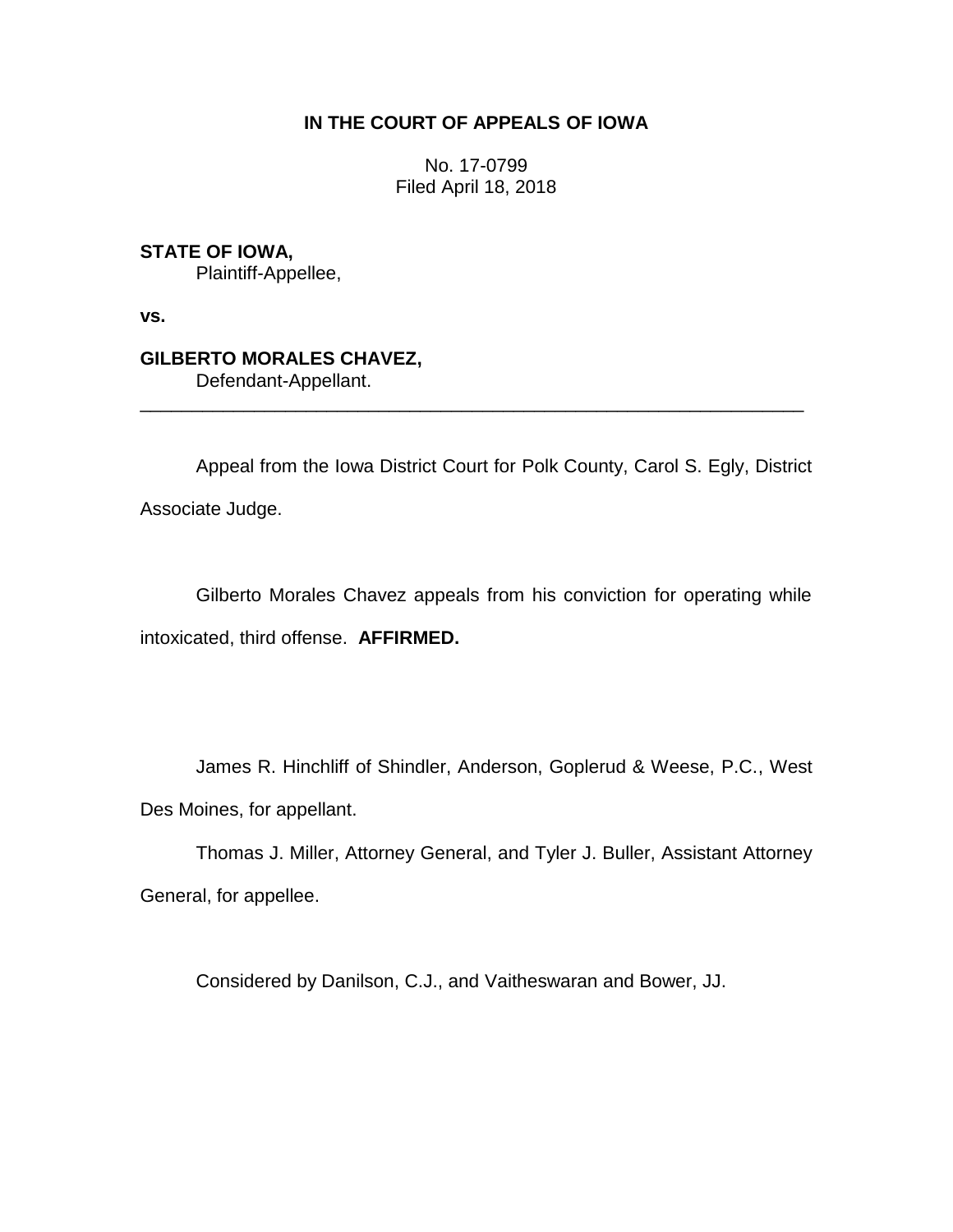## **DANILSON, Chief Judge.**

Gilberto Morales Chavez appeals from his conviction for operating while intoxicated (OWI), third offense, a class "D" felony, in violation of Iowa Code section 321J.2(2)(c) (2017). Chavez contends there is not substantial evidence to establish his prior OWI convictions.

Our review of sufficiency-of-the-evidence claims is for correction of errors at law. *State v. Thomas*, 561 N.W.2d 37, 39 (Iowa 1997). The evidence supporting the verdict is substantial if "a rational trier of fact could conceivably find the defendant guilty beyond a reasonable doubt." *Id.* We view the evidence in the light most favorable to the State. *Id.*

Chavez stipulated to a trial on the minutes of evidence in this matter. The minutes of evidence provide the Polk County Clerk of Court would testify Chavez was convicted of OWI on October 16, 2008, in case number OWOM065667 and was represented by counsel or knowingly waived the right to be represented during the proceedings. The minutes also provide the Pottawattamie County Clerk of Court would testify Chavez was convicted of OWI on April 1, 2015, in case number OWMG150568 and was represented by counsel or knowingly waived the right to be represented during the proceedings. Additionally, the minutes of evidence provide officers from Polk and Pottawattamie Counties would testify Chavez was the defendant in those prior OWI cases. The minutes of evidence specifically set forth the details of Chavez's prior OWI convictions including the case numbers, dispositions, and dates of the convictions; list as witnesses the county clerks of court that had care, custody, and control over the conviction records; state certified copies of the court records and documents would be offered into evidence to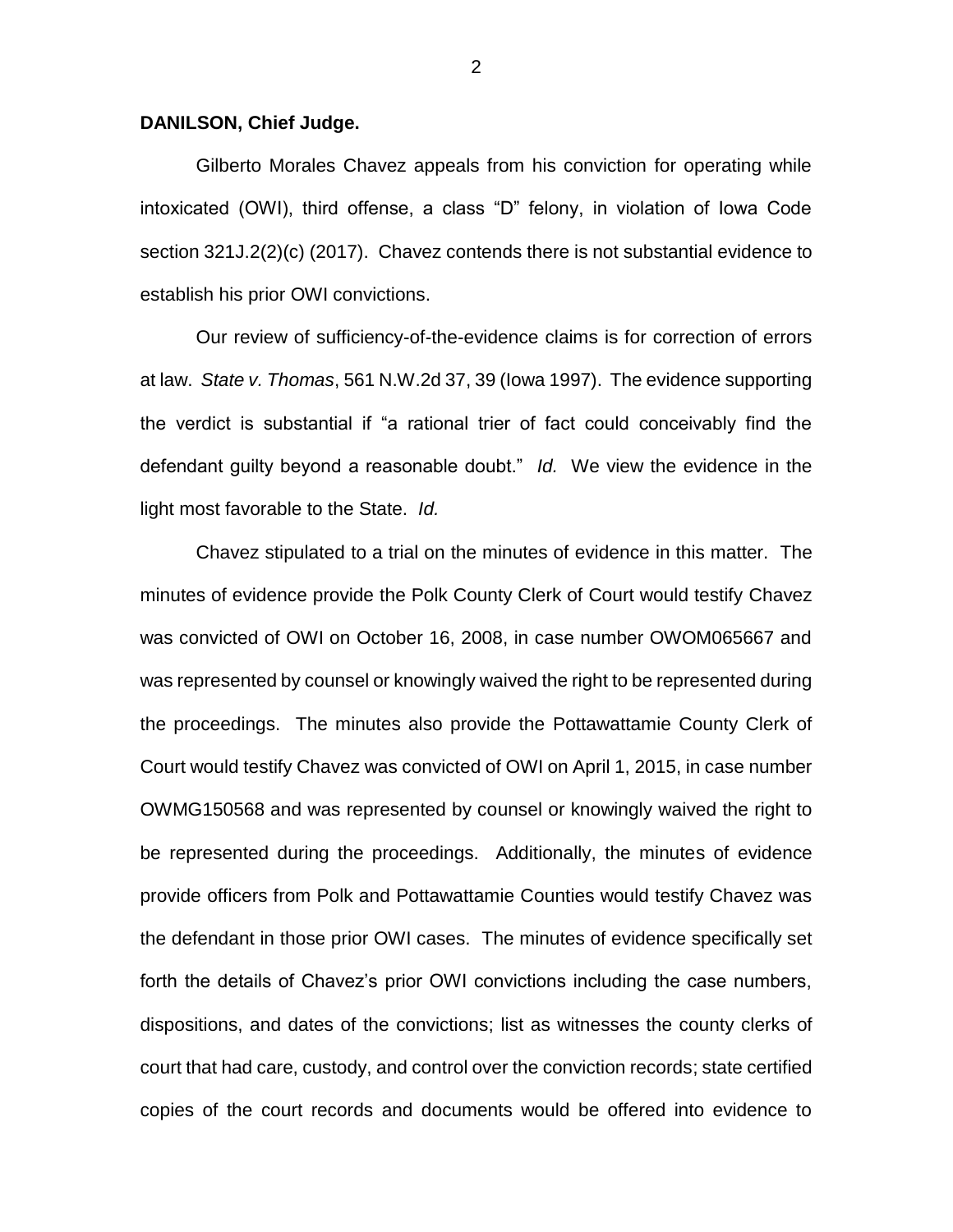establish Chavez's prior convictions; and provide officers would proffer testimony to further identify Chavez as the individual convicted of OWI in the prior cases. There is substantial evidence supporting Chavez's conviction for OWI, third offense.

To the extent Chavez contends he was entitled to an additional trial on the issue of prior offenses, such a requirement was waived by Chavez's consent to a trial on the minutes. *See State v. Chandler*, No. 16-0925, 2017 WL 3077945, at \*3 (Iowa Ct. App. July 19, 2017) ("[The defendant] contends the State did not satisfactorily prove the prior convictions on which the enhancements were predicated. The State counters that [the defendant] waived his right to raise this issue by stipulating to a trial on the minutes of evidence. We agree with the State.").

Our supreme court previously noted the requirements of the trial court when a defendant stipulates to a bench trial on the minutes of evidence:

If a defendant intends to plead guilty, a trial court must adhere to the guilty plea procedures set forth in Iowa Rule of Criminal Procedure [2.8(2)(b)]. If a defendant is in fact stipulating to a bench trial on the minutes, then a trial court must (1) verify that the defendant has waived his right to a jury trial in accordance with Iowa Rule of Criminal Procedure [2.17(1)]; (2) confirm the extent of the factual record to which the parties are stipulating; and (3) "find the facts specially and on the record," separately state its conclusion of law, and render an appropriate verdict as is required by Iowa Rule of Criminal procedure [2.17(2)].

*State v. Sayre*, 566 N.W.2d 193, 196 (Iowa 1997). The requirements for habitualoffender colloquies as set out in *State v. Kukowski*, 704 N.W.2d 687, 691-94 (Iowa 2005), and *State v. Harrington*, 893 N.W.2d 36, 45-46 (Iowa 2017), are